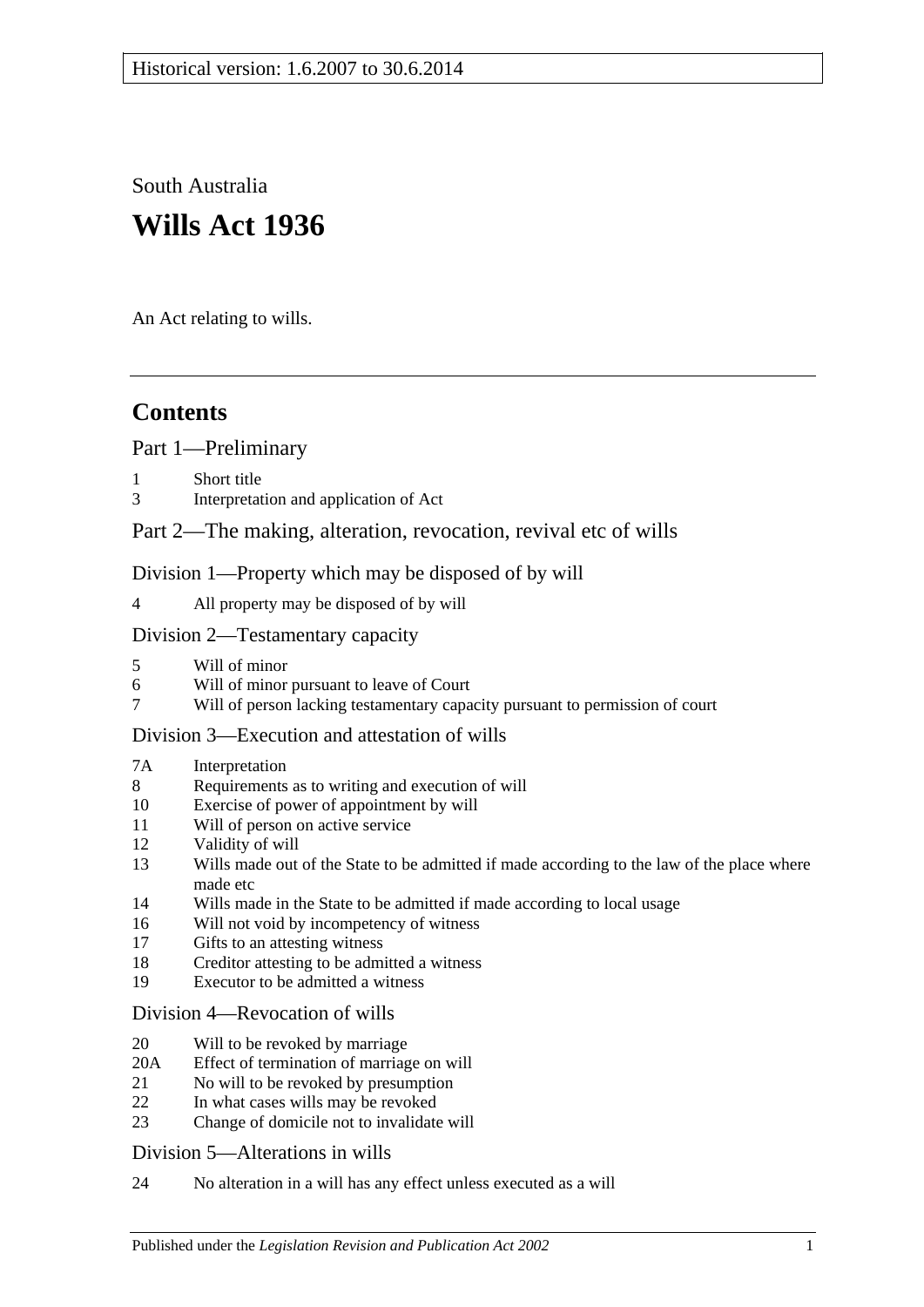#### [Division 6—Revival of wills](#page-9-5)

#### 25 [How revoked will is to be revived](#page-9-6)

#### [Division 7—Rectification of wills](#page-10-0)

25AA [Power of rectification](#page-10-1)

#### [Part 3—Validity of wills made outside the State](#page-10-2)

- 25A [Interpretation and application](#page-10-3)
- 25B [General rule as to formal validity](#page-11-0)
- 25C [Additional rules](#page-11-1)
- 25D [Validity of statutory wills made outside the State](#page-11-2)
- [Part 4—Construction of wills](#page-12-0)
- 26 [When a devise not to be rendered inoperative etc](#page-12-1)
- 27 [A will to speak from the death of the testator](#page-12-2)
- 28 [What a residuary devise includes](#page-12-3)
- 29 [What estates a general devise includes](#page-12-4)
- 30 [What property subject to a power of appointment a general gift includes](#page-12-5)
- 31 [How a devise without words of limitation is to be construed](#page-13-0)
- 32 [How the words "die without issue" or "die without leaving issue" are to be construed](#page-13-1)
- 33 [No devise to trustees or executors etc operates to pass a chattel interest](#page-13-2)
- 34 [Trustees under an unlimited devise etc to take the fee](#page-13-3)
- 35 [Devises of estates tail do not lapse](#page-13-4)
- 36 [Gifts to children or other issue who leave issue living at the testator's death do not lapse](#page-14-0)
- 37 [Validity of certain wills](#page-14-1)
- 38 [References to valuations made or accepted for succession duty purposes etc to be](#page-14-2)  [construed, where appropriate, as references to valuations made by competent valuers](#page-14-2)

[Legislative history](#page-15-0)

# <span id="page-1-0"></span>**The Parliament of South Australia enacts as follows:**

# **Part 1—Preliminary**

#### <span id="page-1-1"></span>**1—Short title**

This Act may be cited as the *Wills Act 1936*.

### <span id="page-1-2"></span>**3—Interpretation and application of Act**

(1) In this Act, unless the contrary intention appears—

*adult* means a person of or over the age of 18 years; *the Court* means the Supreme Court of South Australia; *minor* means a person under the age of 18 years;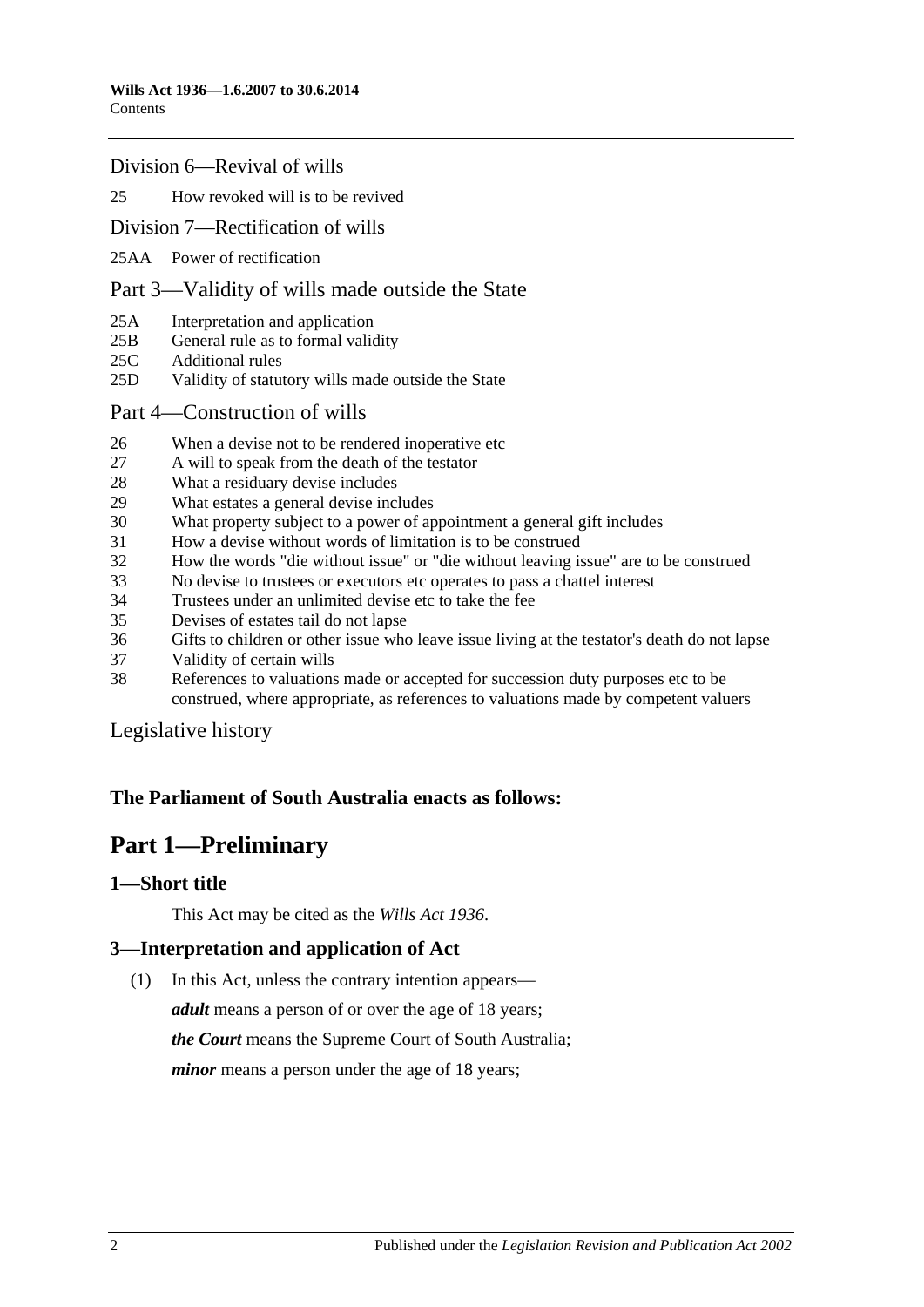*personal estate* includes leasehold estates and other chattels real and money, shares of Government and other funds, securities for money (not being real estates), debts, choses in action, rights, credits, goods, and all other property whatsoever which, prior to the coming into operation of *[The Intestate Real Estates Distribution Act](http://www.legislation.sa.gov.au/index.aspx?action=legref&type=act&legtitle=The%20Intestate%20Real%20Estates%20Distribution%20Act%201867) 1867* devolved by law upon the executor or administrator and any share or interest in any such personal estate;

*real estate* includes messuages, lands, rents, and hereditaments, whether freehold or of any other tenure, and whether corporeal, incorporeal, or personal, and any estate, right or interest (other than a chattel interest) therein;

*the Registrar* means the Registrar of Probates or a deputy Registrar of Probates;

*will* includes testament, codicil, appointment by will or by writing in the nature of a will in exercise of a power and a disposition by will and testament or devise of the custody and tuition of any child by virtue of the Imperial Act passed in the twelfth year of the reign of King Charles the Second, Chapter 24, and any other testamentary disposition.

- (2) Except where this Act otherwise provides, this Act applies to every will made on or after 1 January, 1838. Every will re-executed or republished or revived by any codicil will, for the purposes of this Act, be taken to have been made at the time at which the will or codicil was so re-executed, republished or revived.
- (3) This Act does not extend to any estate *pur autre vie* of any person who died before 1 January, 1838.

# <span id="page-2-1"></span><span id="page-2-0"></span>**Part 2—The making, alteration, revocation, revival etc of wills**

# **Division 1—Property which may be disposed of by will**

### <span id="page-2-2"></span>**4—All property may be disposed of by will**

- (1) Every person may devise, bequeath or dispose of by his or her will, executed in the manner required by this Act, all real estate and all personal estate to which the person is entitled either at law or in equity at the time of his or her death and which if not so devised, bequeathed or disposed of would devolve upon the heir at law of the person or (if he or she became entitled by descent) of his or her ancestor or upon his or her executor or administrator.
- (2) The power given by this section extends to—
	- (a) any estate *pur autre vie* whether there is or is not any special occupant of the estate and whether the estate is freehold or of any other tenure and whether it is a corporeal or incorporeal hereditament;
	- (b) every contingent, executory or other future interest in any real or personal estate whether the testator is or is not ascertained as the person or one of the persons in whom that interest may become vested, and whether the testator is entitled to that interest under the instrument by which it was created or under any disposition of the interest by deed or will;
	- (c) every right of entry for condition broken and every other right of entry;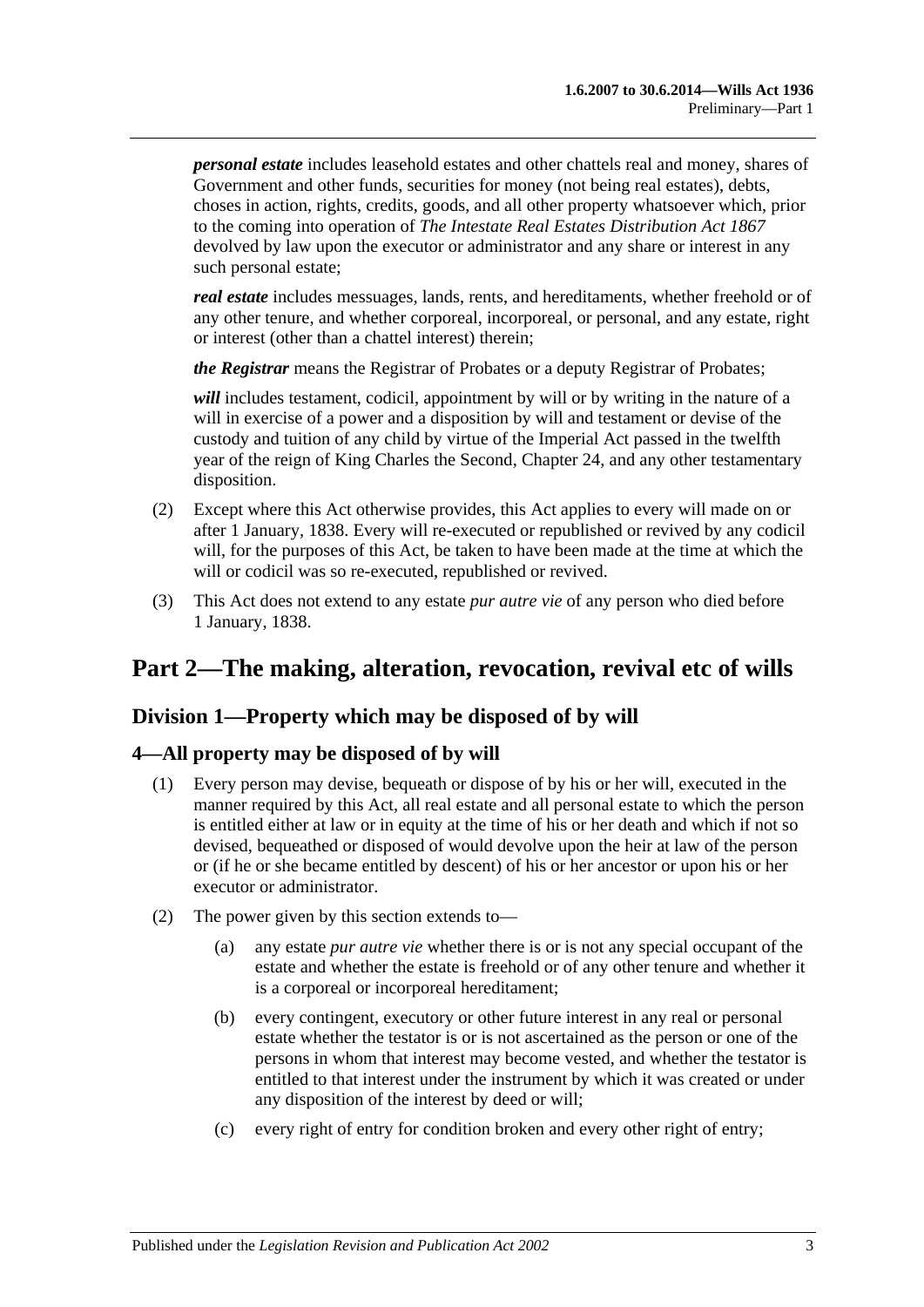(d) any such estate, interest, right or other real or personal estate as mentioned in this section to which the testator is entitled at the time of his or her death, notwithstanding that he or she became so entitled subsequently to the execution of his or her will.

# <span id="page-3-0"></span>**Division 2—Testamentary capacity**

## <span id="page-3-1"></span>**5—Will of minor**

- (1) Subject to this Act, a minor cannot make, alter or revoke a will.
- (2) A minor who is or has been married may make, alter or revoke a will as if he or she were an adult.
- (3) A minor may make a will in contemplation of marriage (and may alter or revoke such a will) but the will is of no effect unless the contemplated marriage is solemnised.

## <span id="page-3-2"></span>**6—Will of minor pursuant to leave of Court**

- (1) The Court may, on application by a minor, make an order authorising the minor to make or alter a will in specific terms approved by the Court, or to revoke a will.
- (2) An authorisation under this section may be granted on such conditions as the Court thinks fit.
- (3) Before making an order under this section, the Court must be satisfied that—
	- (a) the minor understands the nature and effect of the proposed will, alteration or revocation; and
	- (b) the proposed will, alteration or revocation accurately reflects the intentions of the minor; and
	- (c) it is reasonable in all the circumstances that the order should be made.
- (4) A will or instrument altering or revoking a will made pursuant to an order under this section—
	- (a) must be executed as required by law and one of the attesting witnesses must be the Registrar or the Public Trustee; and
	- (b) must be deposited for safe custody with the Registrar under section 13 of the *[Administration and Probate Act](http://www.legislation.sa.gov.au/index.aspx?action=legref&type=act&legtitle=Administration%20and%20Probate%20Act%201919) 1919*.
- (5) The will may not be withdrawn from deposit with the Registrar by the minor unless the Court has made an order authorising the minor to revoke the will or the minor has attained the age of 18 years or is married.

# <span id="page-3-3"></span>**7—Will of person lacking testamentary capacity pursuant to permission of court**

- (1) The Court may, on application by any person made with the permission of the Court, make an order authorising the making or alteration of a will in specific terms approved by the Court, or the revocation of a will, on behalf of a person who lacks testamentary capacity.
- (2) An authorisation under this section may be granted on such conditions as the Court thinks fit.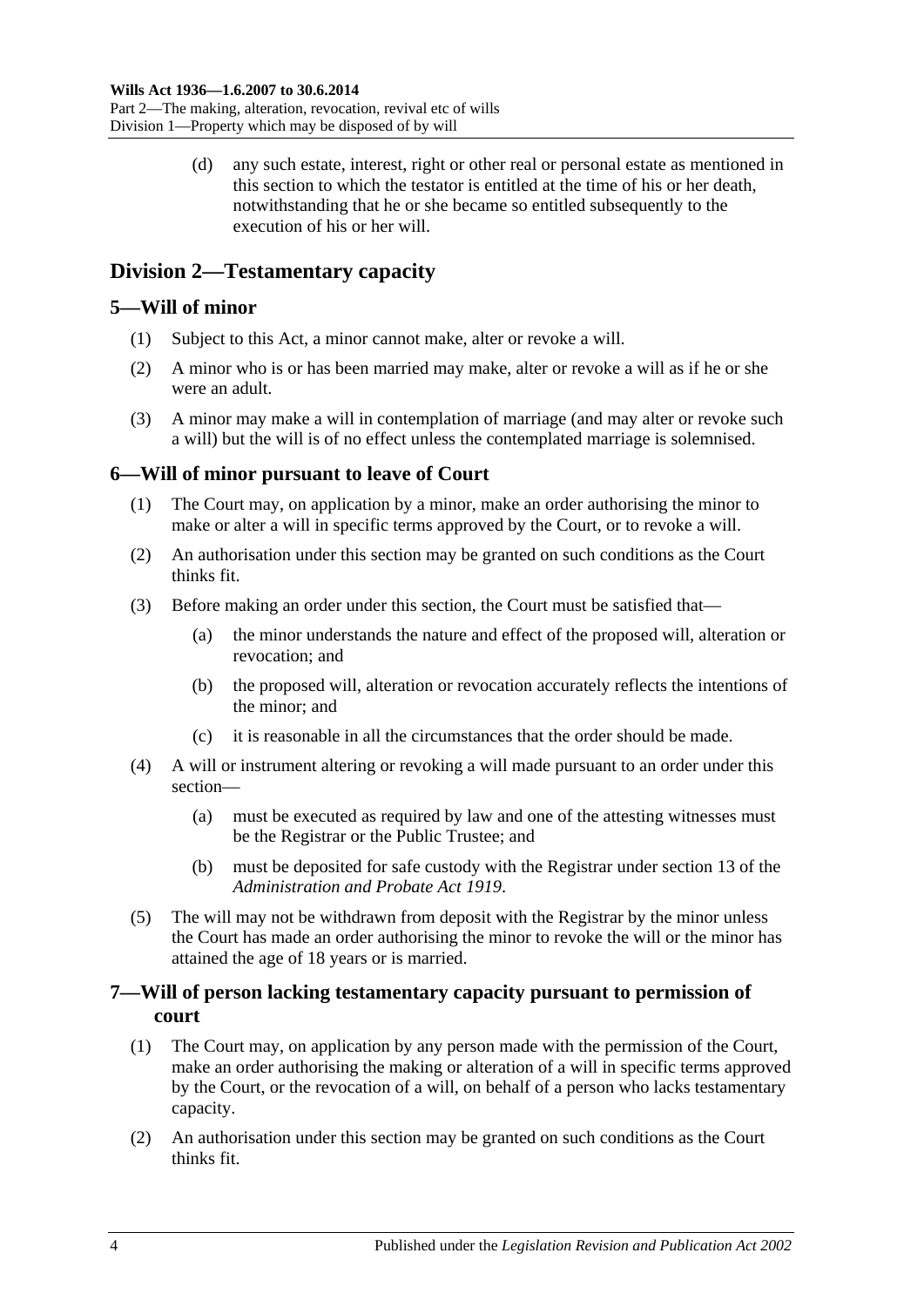- (3) Before making an order under this section, the Court must be satisfied that—
	- (a) the person lacks testamentary capacity; and
	- (b) the proposed will, alteration or revocation would accurately reflect the likely intentions of the person if he or she had testamentary capacity; and
	- (c) it is reasonable in all the circumstances that the order should be made.
- (4) In considering an application for an order under this section, the Court must take into account the following matters:
	- (a) any evidence relating to the wishes of the person;
	- (b) the likelihood of the person acquiring or regaining testamentary capacity;
	- (c) the terms of any will previously made by the person;
	- (d) the interests of—
		- (i) the beneficiaries under any will previously made by the person;
		- (ii) any person who would be entitled to receive any part of the estate of the person if the person were to die intestate;
		- (iii) any person who would be entitled to claim the benefit of the *[Inheritance \(Family Provision\) Act](http://www.legislation.sa.gov.au/index.aspx?action=legref&type=act&legtitle=Inheritance%20(Family%20Provision)%20Act%201972) 1972* in relation to the estate of the person if the person were to die;
		- (iv) any other person who has cared for or provided emotional support to the person;
	- (e) any gift for a charitable or other purpose the person might reasonably be expected to give by a will;
	- (f) the likely size of the estate;
	- (g) any other matter that the Court considers to be relevant.
- (5) An order may be made under this section in relation to a minor.
- (6) The Court is not bound by rules of evidence in proceedings under this section.
- (7) The following persons are entitled to appear and be heard at proceedings under this section:
	- (a) the person in relation to whom the order is proposed to be made;
	- (b) a legal practitioner representing the person or, with the permission of the Court, some other person representing the person;
	- (c) the person holding or acting in the office of Public Advocate under the *[Guardianship and Administration Act](http://www.legislation.sa.gov.au/index.aspx?action=legref&type=act&legtitle=Guardianship%20and%20Administration%20Act%201993) 1993*;
	- (d) the person's administrator, if one has been appointed under the *[Guardianship](http://www.legislation.sa.gov.au/index.aspx?action=legref&type=act&legtitle=Guardianship%20and%20Administration%20Act%201993)  [and Administration Act](http://www.legislation.sa.gov.au/index.aspx?action=legref&type=act&legtitle=Guardianship%20and%20Administration%20Act%201993) 1993*;
	- (e) the person's guardian or enduring guardian, if one has been appointed under the *[Guardianship and Administration Act](http://www.legislation.sa.gov.au/index.aspx?action=legref&type=act&legtitle=Guardianship%20and%20Administration%20Act%201993) 1993*;
	- (f) the person's manager, if one has been appointed under the *[Aged and Infirm](http://www.legislation.sa.gov.au/index.aspx?action=legref&type=act&legtitle=Aged%20and%20Infirm%20Persons%20Property%20Act%201940)  [Persons' Property Act](http://www.legislation.sa.gov.au/index.aspx?action=legref&type=act&legtitle=Aged%20and%20Infirm%20Persons%20Property%20Act%201940) 1940*;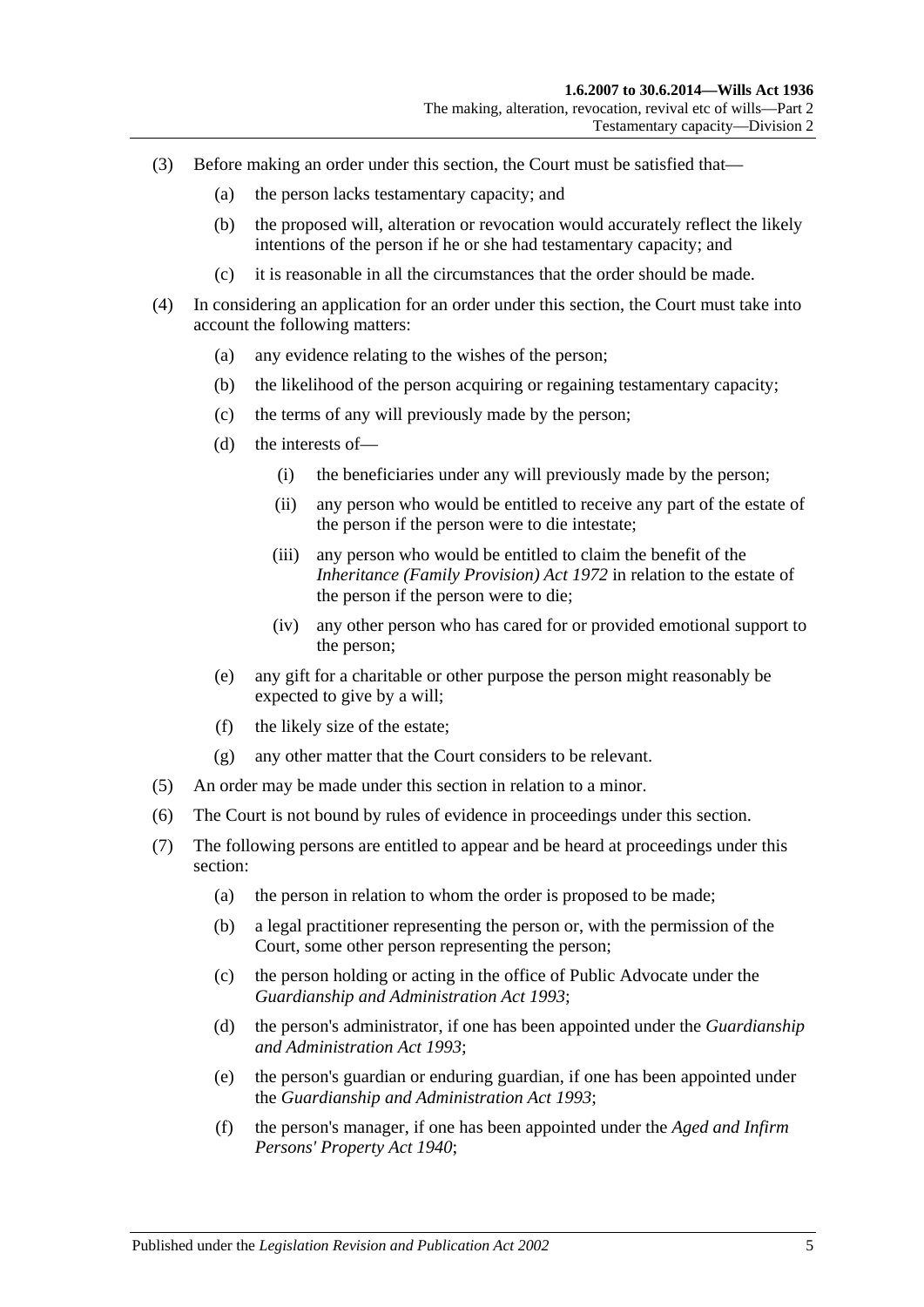- (g) the person's attorney, if one has been appointed under an enduring power of attorney;
- (h) any other person who has, in the opinion of the Court, a proper interest in the matter.
- (8) In determining an application under this section, the Court may make such incidental orders relating to costs or other matters as it thinks fit.
- (9) A will or instrument altering or revoking a will made pursuant to an order under this section must be executed as follows:
	- (a) it must be signed by the Registrar; and
	- (b) it must be sealed with the seal of the Court.
- (10) The will or instrument altering or revoking a will must be retained by the Registrar and will be taken to have been deposited with the Registrar under section 13 of the *[Administration and Probate Act](http://www.legislation.sa.gov.au/index.aspx?action=legref&type=act&legtitle=Administration%20and%20Probate%20Act%201919) 1919*.
- (11) The will may not be withdrawn from deposit with the Registrar by or on behalf of the person on whose behalf it was made unless the Court has made an order under this section authorising the revocation of the will (in which case the Registrar must withdraw it on presentation of a copy of the order) or the person has acquired or regained testamentary capacity.
- (12) In this section—

*testamentary capacity* means the capacity to make a will<sup>1</sup>.

#### **Note—**

1 The cause of incapacity to make a will may arise from mental incapacity or from physical incapacity to communicate testamentary intentions.

# <span id="page-5-0"></span>**Division 3—Execution and attestation of wills**

#### <span id="page-5-1"></span>**7A—Interpretation**

In this Division—

*domestic partner* means a person who is a domestic partner within the meaning of the *[Family Relationships Act](http://www.legislation.sa.gov.au/index.aspx?action=legref&type=act&legtitle=Family%20Relationships%20Act%201975) 1975*, whether declared as such under that Act or not;

*spouse*—a person is the spouse of another if they are legally married.

### <span id="page-5-2"></span>**8—Requirements as to writing and execution of will**

Subject to this Act, no will is valid unless it is in writing and executed in the following manner:

- (a) it must be signed by the testator or by some other person in the testator's presence and by the testator's direction; and
- (b) it must appear, on the face of the will or otherwise, that the testator intended by the signature to give effect to the will; and
- (c) the signature must be made or acknowledged by the testator in the presence of two or more witnesses present at the same time; and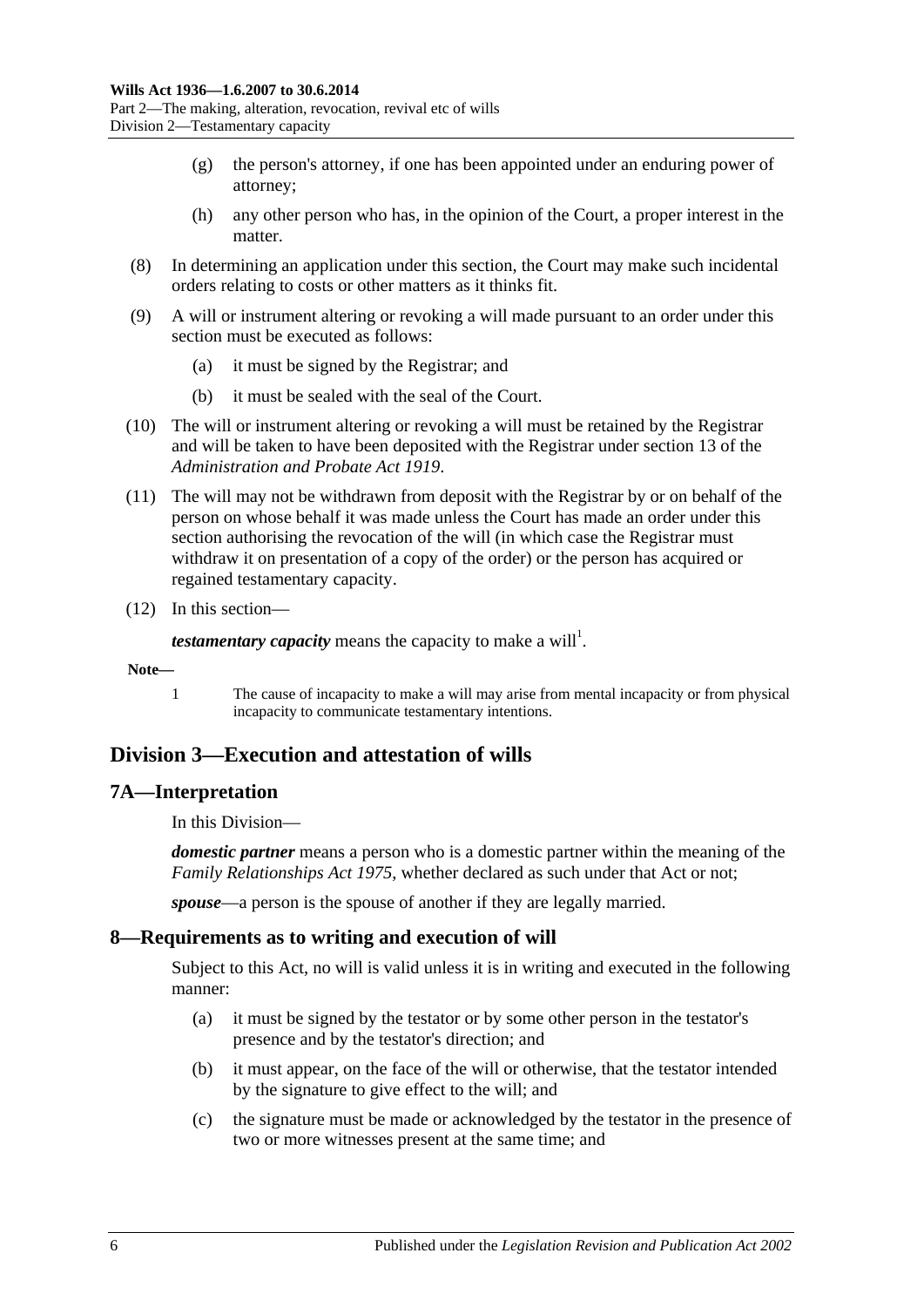- (d) the witnesses must attest and sign the will (but no form of attestation is necessary); and
- (e) the signatures of the witnesses must be made or acknowledged in the presence of the testator (but not necessarily in the presence of each other).

## <span id="page-6-0"></span>**10—Exercise of power of appointment by will**

Where a person holds a power of appointment that is exercisable by will—

- (a) the provisions of this Act relating to the formalities with which the will must be executed apply in relation to the will notwithstanding that the power has been conferred on condition that a will made in exercise of the power should be executed with some other or lesser formality; and
- (b) the power may be exercised by a will executed in accordance with this Act notwithstanding that the power has been conferred on condition that a will made in exercise of the power should be executed with some other or additional formality.

#### <span id="page-6-1"></span>**11—Will of person on active service**

Any person who is on active service as a member of a military, naval or air force of the Commonwealth may dispose of his or her real and personal property by nuncupative will.

#### <span id="page-6-2"></span>**12—Validity of will**

- (1) A will is valid if executed in accordance with this Act, notwithstanding that the will is not otherwise published.
- (2) Subject to this Act, if the Court is satisfied that—
	- (a) a document expresses testamentary intentions of a deceased person; and
	- (b) the deceased person intended the document to constitute his or her will,

the document will be admitted to probate as a will of the deceased person even though it has not been executed with the formalities required by this Act.

- <span id="page-6-3"></span>(3) If the Court is satisfied that a document that has not been executed with the formalities required by this Act expresses an intention by a deceased person to revoke a document that might otherwise have been admitted to probate as a will of the deceased person, that document is not to be admitted to probate as a will of the deceased person.
- (4) This section applies to a document whether it came into existence within or outside the State.
- (5) Rules of Court may authorise the Registrar to exercise the powers of the Court under this section.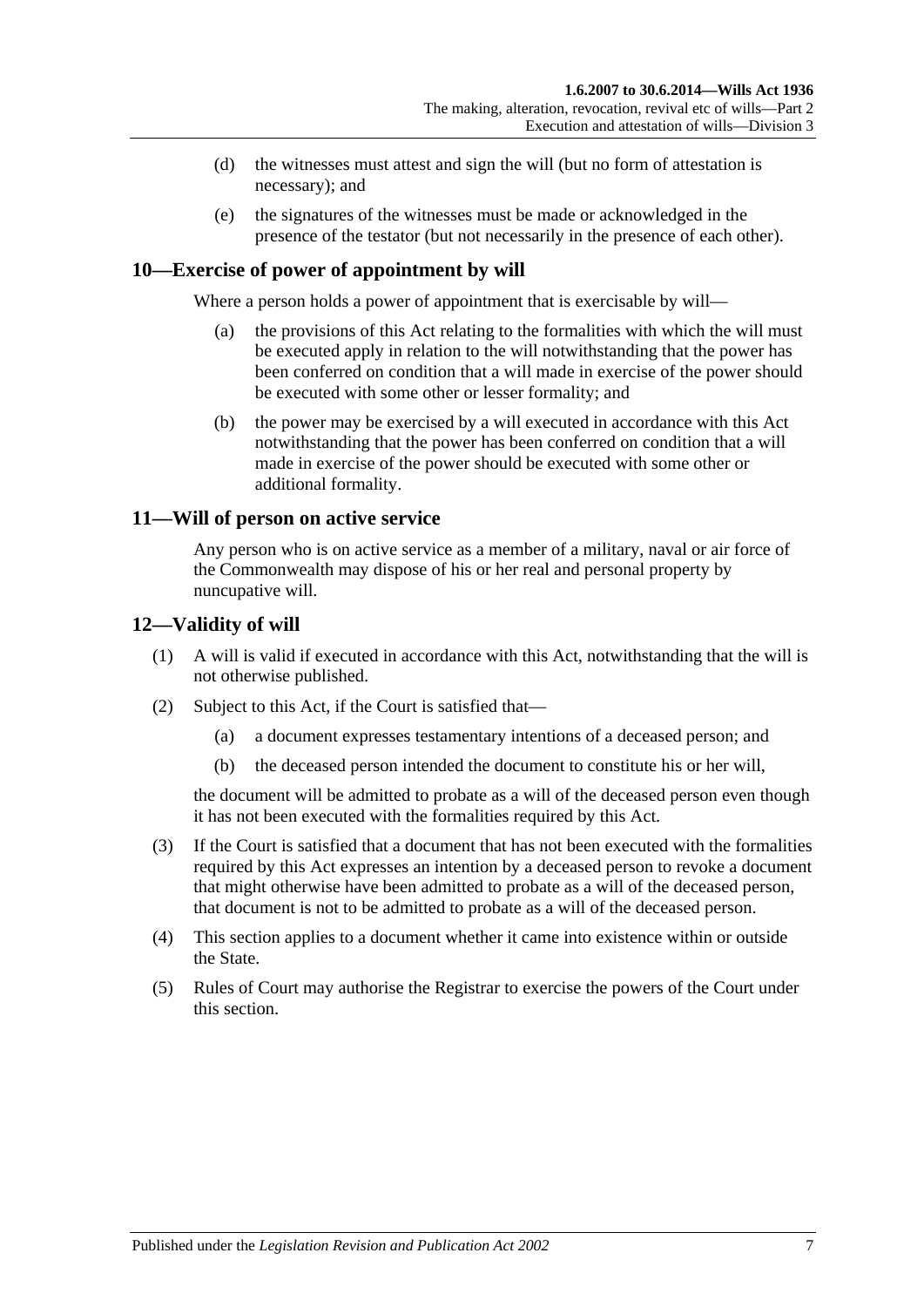# <span id="page-7-0"></span>**13—Wills made out of the State to be admitted if made according to the law of the place where made etc**

Every will made out of the State before the commencement of the *[Wills Act](http://www.legislation.sa.gov.au/index.aspx?action=legref&type=act&legtitle=Wills%20Act%20Amendment%20Act%201966)  [Amendment Act](http://www.legislation.sa.gov.au/index.aspx?action=legref&type=act&legtitle=Wills%20Act%20Amendment%20Act%201966) 1966* by a testator who has died or dies after 22 October, 1895 (whatever may be the domicile of the testator at the time of making the will or at the time of his or her death) will, as regards personal estate, be held to be well executed for the purpose of being admitted in the State to probate if it is made according to the forms required either by the law of the place where it was made, or by the law of the place where the testator was domiciled when it was made, or by the laws then in force in that part of Her Majesty's dominions that constituted his or her domicile of origin.

## <span id="page-7-1"></span>**14—Wills made in the State to be admitted if made according to local usage**

Every will made within the State before the commencement of the *[Wills Act](http://www.legislation.sa.gov.au/index.aspx?action=legref&type=act&legtitle=Wills%20Act%20Amendment%20Act%201966)  [Amendment Act](http://www.legislation.sa.gov.au/index.aspx?action=legref&type=act&legtitle=Wills%20Act%20Amendment%20Act%201966) 1966* by a testator who has died or dies after 22 October, 1895 (whatever may be the domicile of the testator at the time of making it or at the time of his or her death) will, as regards personal estate, be held to be well executed, and will be admitted in the State to probate if it is executed according to the forms required by the laws for the time being in force in the State.

### <span id="page-7-2"></span>**16—Will not void by incompetency of witness**

If any person who attests the execution of a will is at the time of the execution of the will or at any time afterwards incompetent to be admitted a witness to prove the execution of the will, the will is not on that account invalid.

### <span id="page-7-3"></span>**17—Gifts to an attesting witness**

No will or testamentary provision in a will is void by reason only of the fact that the execution of the will is attested by a person, or the spouse or domestic partner of a person, who has or may acquire, in terms of the will or provision, any interest in property subject to the will or provision.

### <span id="page-7-4"></span>**18—Creditor attesting to be admitted a witness**

If by a will any real or personal estate is charged with a debt and a creditor whose debt is so charged or the spouse or domestic partner of any such creditor attests the execution of that will, that creditor notwithstanding the charge will be admitted a witness to prove the execution of that will or its validity or invalidity.

#### <span id="page-7-5"></span>**19—Executor to be admitted a witness**

No person is on account of being an executor of a will incompetent to be admitted a witness to prove the execution of that will or its validity or invalidity.

# <span id="page-7-6"></span>**Division 4—Revocation of wills**

#### <span id="page-7-7"></span>**20—Will to be revoked by marriage**

(1) Subject to [subsection](#page-8-1) (2), every will made by a man or woman is revoked by his or her marriage (except a will made in exercise of a power of appointment when the real or personal estate thereby appointed would not in default of such appointment pass to his or her heir executor or administrator, or the person entitled as his or her next of kin under the Statute of Distributions).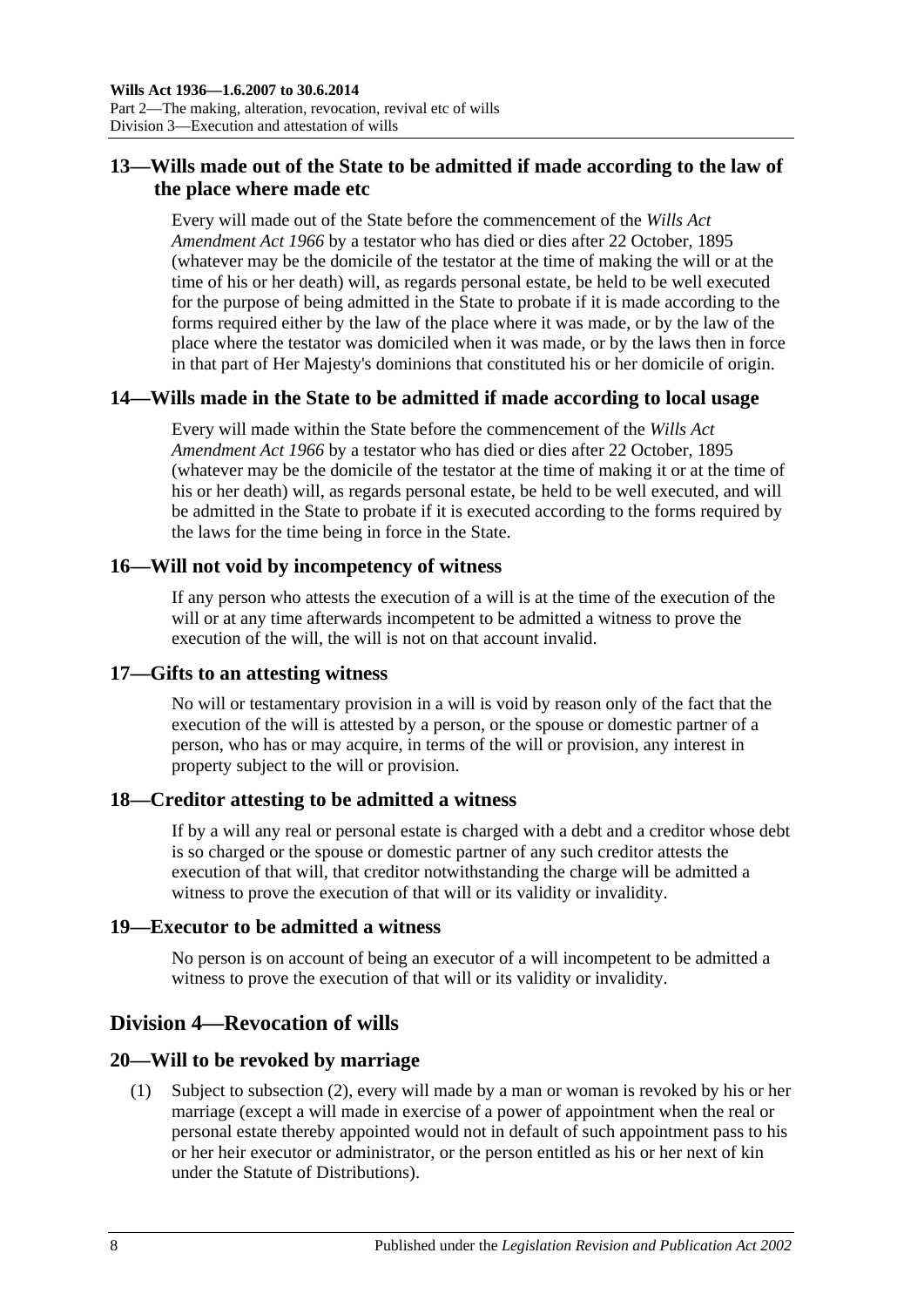<span id="page-8-1"></span>(2) A will made after the commencement of the *[Wills Act Amendment Act](http://www.legislation.sa.gov.au/index.aspx?action=legref&type=act&legtitle=Wills%20Act%20Amendment%20Act%201969) 1969* which is expressed to be made in contemplation of marriage, is not revoked by the solemnisation of the marriage contemplated.

## <span id="page-8-0"></span>**20A—Effect of termination of marriage on will**

- (1) If, after making a will, the testator's marriage is terminated, the following provisions apply:
	- (a) a disposition of a beneficial interest in property by the will in favour of the testator's former spouse is revoked;
	- (b) an appointment by the will of the testator's former spouse as executor, trustee or guardian is revoked;
	- (c) a grant by the will of a power of appointment exercisable by or in favour of the testator's former spouse is revoked;
	- (d) the will is to have effect with respect to the revocation of such a disposition, appointment or grant of a power as if the former spouse had died on the date of termination of the marriage.
- (2) This section does not affect—
	- (a) a disposition or grant of a power in accordance with a contract between the testator and the former spouse under which the testator is or was bound to dispose of property by will in a particular way; or
	- (b) a disposition, appointment or grant of a power if it appears from the terms of the will that the testator intended that the disposition, appointment or grant would have effect despite the termination of the marriage; or
	- (c) a disposition, appointment or grant of a power if the will is re-executed, or a codicil is made to the will, after termination of the marriage and the will or codicil shows no intention of the testator to revoke the disposition, appointment or grant; or
	- (d) the right of a former spouse to make a claim under the *[Inheritance \(Family](http://www.legislation.sa.gov.au/index.aspx?action=legref&type=act&legtitle=Inheritance%20(Family%20Provision)%20Act%201972)  [Provision\) Act](http://www.legislation.sa.gov.au/index.aspx?action=legref&type=act&legtitle=Inheritance%20(Family%20Provision)%20Act%201972) 1972*.
- (3) For the purposes of this section—
	- (a) a marriage is terminated—
		- (i) when a decree of dissolution of a marriage becomes absolute under the Family Law Act;
		- (ii) on the making of a decree of nullity under the Family Law Act in respect of a purported marriage;
		- (iii) on the termination or annulment of a marriage or purported marriage in accordance with the law of a place outside Australia if the termination or annulment is recognised in Australia under the Family Law Act;
	- (b) *disposition* of property by a will includes an appointment of property by will under a power of appointment conferred on the testator;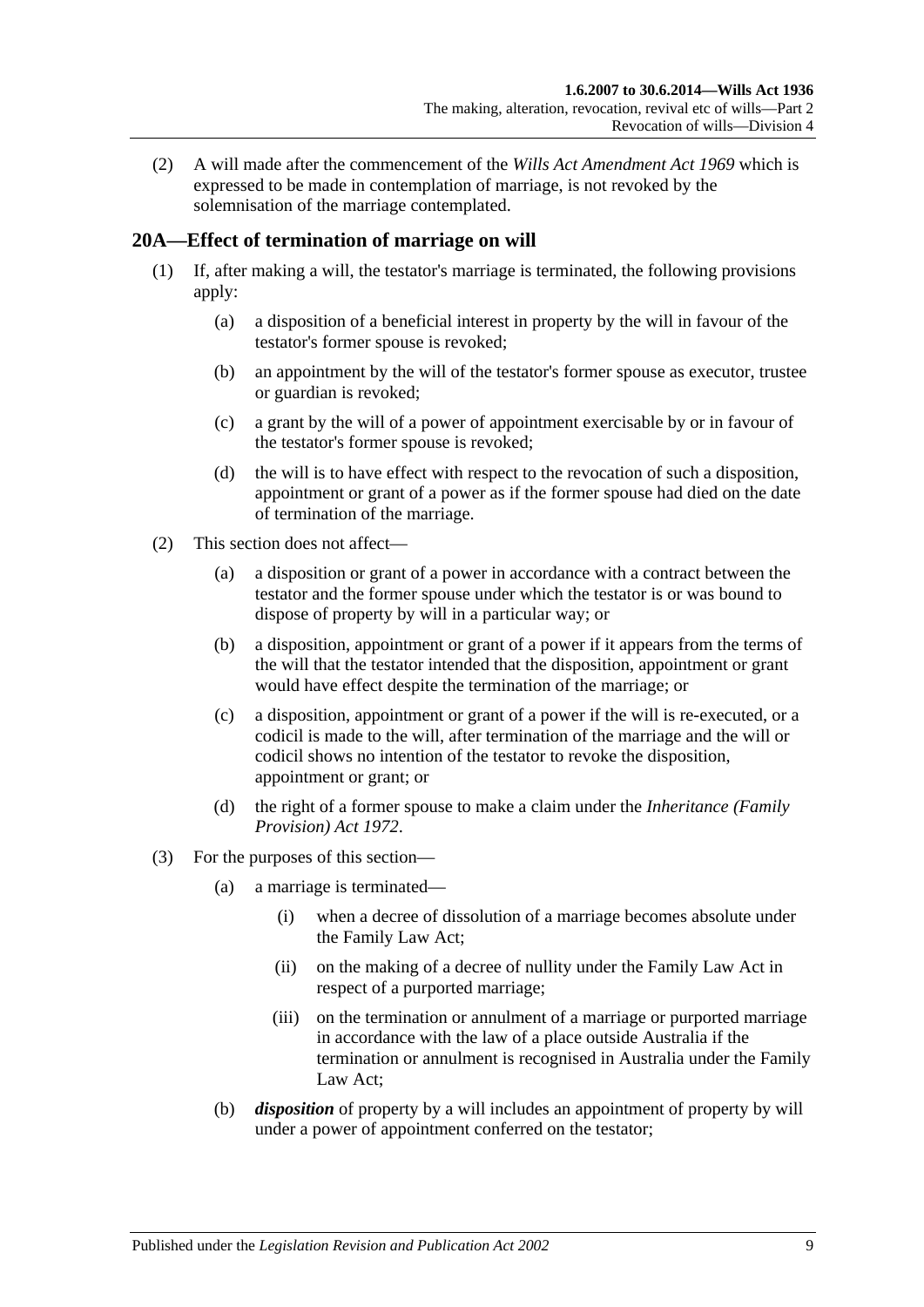- (c) *Family Law Act* means the *Family Law Act 1975* of the Commonwealth, as amended from time to time, or an Act of the Commonwealth enacted in substitution of that Act;
- (d) *spouse* includes a party to a purported marriage.

#### <span id="page-9-0"></span>**21—No will to be revoked by presumption**

No will is revoked by any presumption of an intention on the ground of an alteration in circumstances.

#### <span id="page-9-1"></span>**22—In what cases wills may be revoked**

Subject to [section](#page-6-3) 12(3), no will or codicil or any part of a will or codicil is revoked otherwise than—

- (a) by marriage or termination of marriage as provided by this Act; or
- (b) by another will or codicil executed in the manner required by this Act; or
- (c) by some writing declaring an intention to revoke the will or codicil or the part of the will or codicil and executed in the manner in which a will is required by this Act to be executed; or
- (d) by the burning, tearing or otherwise destroying the will or codicil or the part of the will or codicil by the testator or by some person in the testator's presence and by the testator's direction with the intention of revoking it.

#### <span id="page-9-2"></span>**23—Change of domicile not to invalidate will**

No will made by a testator who has died or dies after 22 October, 1895, will be held to be revoked, or to have become invalid, nor will the construction of the will be altered, by reason of any subsequent change of domicile of the person making the will.

# <span id="page-9-3"></span>**Division 5—Alterations in wills**

### <span id="page-9-4"></span>**24—No alteration in a will has any effect unless executed as a will**

No obliteration interlineation or other alteration made in any will after its execution is valid or has any effect except so far as the words or effect of the will before such alteration are not apparent unless the alteration is executed in the manner in which a will is required by this Act to be executed; but the will with the alteration as part of the will is to be taken to be duly executed if the signature of the testator and the subscription of the witnesses are made in the margin or on some other part of the will opposite or near to the alteration or at the foot or end of or opposite to a memorandum referring to the alteration and written at the end or some other part of the will.

# <span id="page-9-5"></span>**Division 6—Revival of wills**

#### <span id="page-9-6"></span>**25—How revoked will is to be revived**

(1) No will or codicil or any part of a will or codicil which has been in any manner revoked can be revived otherwise than by its re-execution or by a codicil executed in the manner required by this Act and showing an intention to revive the will or codicil or the part of the will or codicil.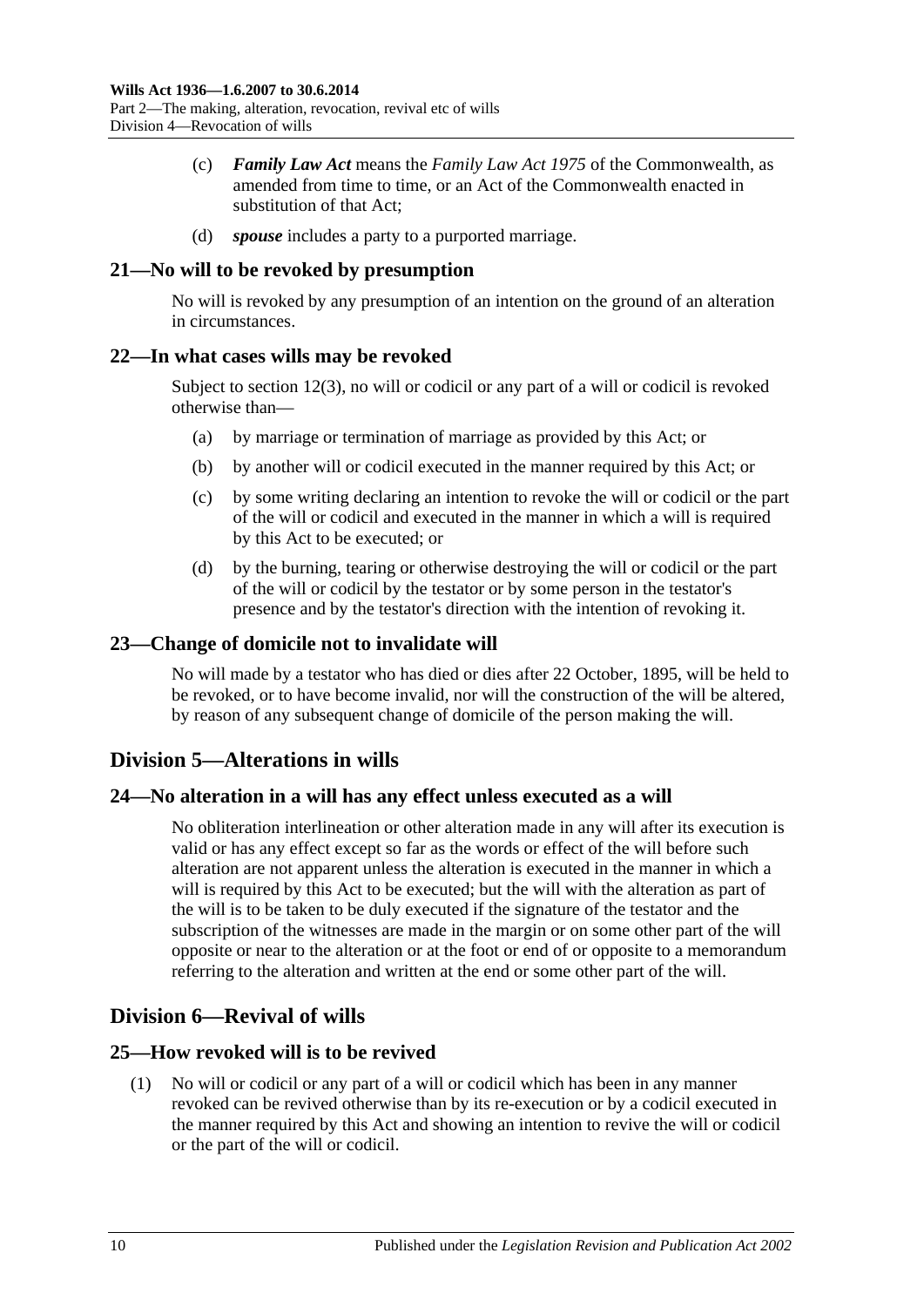(2) When any will or codicil which has been partly revoked and afterwards wholly revoked is revived, the revival does not extend to so much of the will or codicil as was revoked before the revocation of the whole of it unless an intention to the contrary is shown.

# <span id="page-10-0"></span>**Division 7—Rectification of wills**

# <span id="page-10-1"></span>**25AA—Power of rectification**

- (1) If the Court is satisfied that a will does not accurately reflect the testamentary intentions of a deceased person, the Court may order that the will be rectified so as to give proper expression to those intentions.
- (2) An application for an order under this section must not, except with the consent of the Court, be made more than six months after the grant of probate or letters of administration.
- (3) Nothing in this section affects the operation of section 29 of the *[Trustee Act](http://www.legislation.sa.gov.au/index.aspx?action=legref&type=act&legtitle=Trustee%20Act%201936) 1936*.

# <span id="page-10-2"></span>**Part 3—Validity of wills made outside the State**

# <span id="page-10-3"></span>**25A—Interpretation and application**

(1) In this Part—

*country* means any place or group of places having its own law of nationality (including the Commonwealth of Australia and its territories);

*internal law* in relation to any country or place means the law which would apply in a case where no question of the law in force in any other country or place arose;

*place* means any territory (including a State or Territory of the Commonwealth of Australia).

- (2) Where under this Act the internal law in force in any country or place is to be applied in the case of a will, but there are in force in that country or place two or more systems of internal law relating to the formal validity of wills, the system to be applied must be ascertained as follows:
	- (a) if there is in force throughout the country or place a rule indicating which of those systems can properly be applied in the case in question, that rule must be followed; or
	- (b) if there is no such rule, the system will be that with which the testator was most closely connected at the relevant time and for this purpose the relevant time is the time of the testator's death where the matter is to be determined by reference to circumstances prevailing at his or her death and the time of execution of the will in any other case.
- (3) In determining for the purposes of this Act whether or not the execution of a will conformed to a particular law, regard must be had to the formal requirements of that law at the time of execution, but this does not prevent account being taken of an alteration of law affecting wills executed at that time if the alteration enables the will to be treated as properly executed.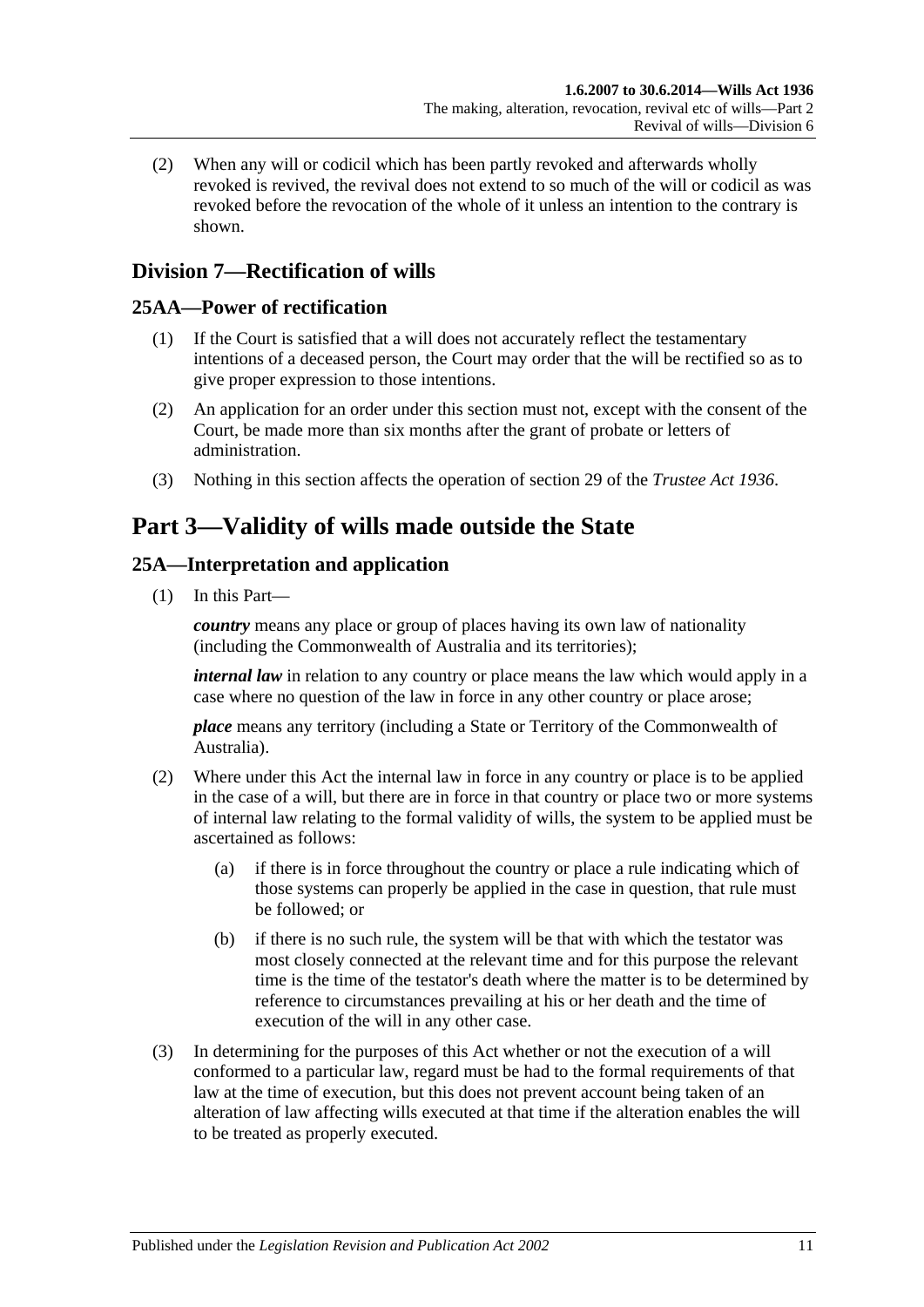- (4) This Part does not apply to a will of a testator who died before the commencement of the *[Wills Act Amendment Act](http://www.legislation.sa.gov.au/index.aspx?action=legref&type=act&legtitle=Wills%20Act%20Amendment%20Act%201966) 1966* and does apply to a will of a testator who dies after that commencement whether the will was executed before or after that commencement.
- (5) Where (whether in pursuance of this Act or not) a law in force outside the State falls to be applied in relation to a will, any requirement of that law whereby special formalities are to be observed by testators answering a particular description, or witnesses to the execution of a will are to possess certain qualifications, will be treated, notwithstanding any rule of that law to the contrary, as a formal requirement only.

## <span id="page-11-0"></span>**25B—General rule as to formal validity**

Notwithstanding any other provision of this Act, a will is to be treated as properly executed for all purposes if its execution conformed to the internal law in force in the place where it was executed, or in the place where, at the time of its execution or of the testator's death, he or she was domiciled or had his or her habitual residence, or in a country of which, at either of those times, he or she was a national.

### <span id="page-11-1"></span>**25C—Additional rules**

Without limiting the generality of [section](#page-11-0) 25B, the following wills are to be treated as properly executed for the purpose of being admitted in the State to probate:

- (a) a will executed on board a vessel or aircraft of any description, if the execution of the will conformed to the internal law in force in the place with which, having regard to its registration (if any) and other relevant circumstances, the vessel or aircraft may be taken to have been most closely connected;
- (b) a will so far as it disposes of immovable property if its execution conformed to the internal law in force in the country or place where the property was situated;
- (c) a will so far as it revokes a will which under this Act would be treated as properly executed or revokes a provision which under this Act would be treated as comprised in a properly executed will if the execution of the later will conformed to any law by reference to which the revoked will or provision would be so treated;
- (d) a will so far as it exercises a power or appointment if the execution of the will conformed to the law governing the essential validity of the power.

### <span id="page-11-2"></span>**25D—Validity of statutory wills made outside the State**

- (1) A statutory will made according to the law of the place where the deceased was resident at the time of execution will be regarded as a valid will of the deceased.
- (2) In this section—

*statutory will* means a will executed by virtue of a statutory provision on behalf of a person who, at the time of execution, lacked testamentary capacity.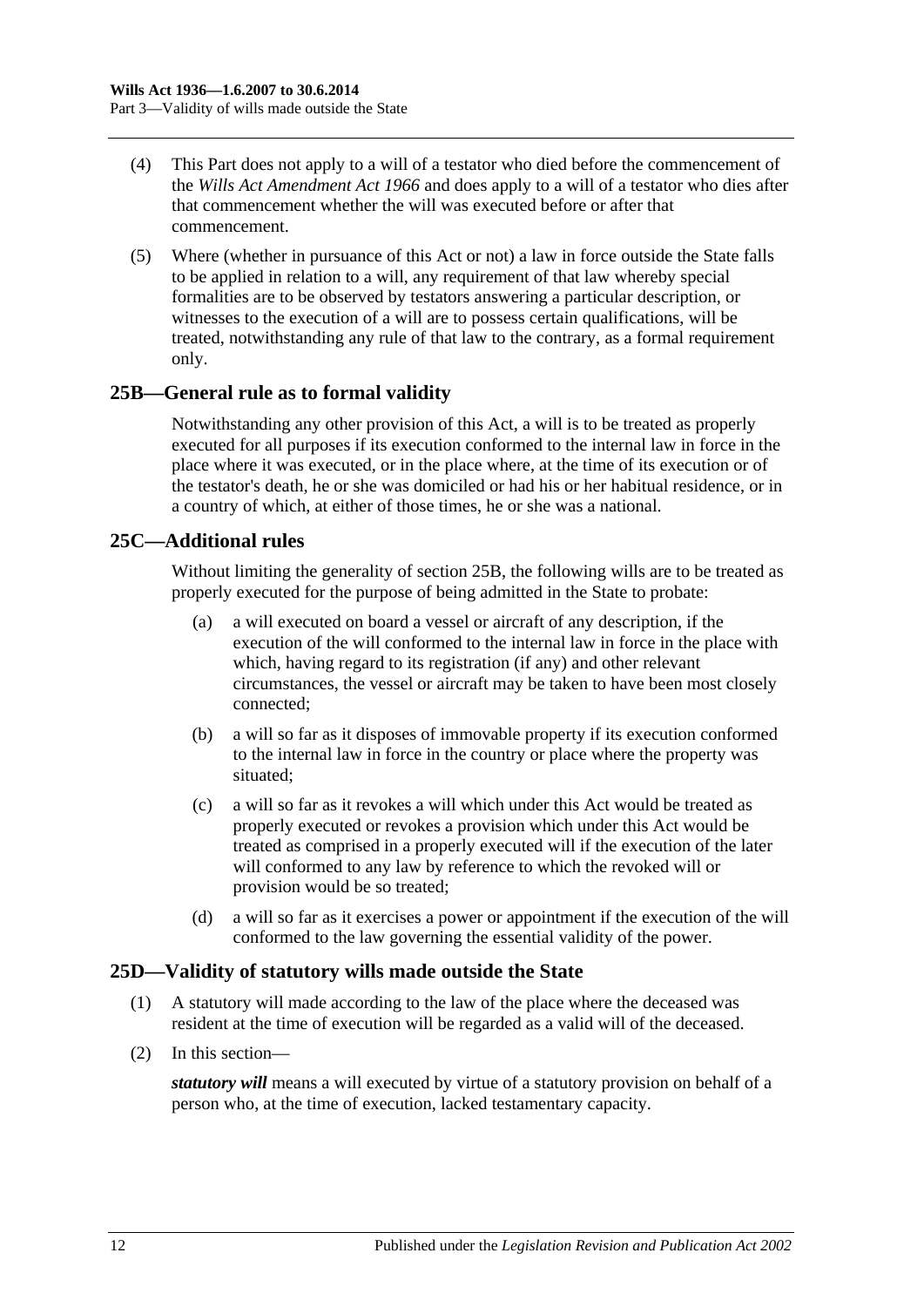# <span id="page-12-0"></span>**Part 4—Construction of wills**

#### <span id="page-12-1"></span>**26—When a devise not to be rendered inoperative etc**

No conveyance or other act made or done subsequently to the execution of a will of or relating to any real or personal estate comprised in the will except an act by which the will is revoked as aforesaid prevents the operation of the will with respect to such estate or interest in that real or personal estate as the testator had power to dispose of by will at the time of his or her death.

#### <span id="page-12-2"></span>**27—A will to speak from the death of the testator**

Every will is to be construed with reference to the real estate and personal estate comprised in it to speak and take effect as if it had been executed immediately before the death of the testator unless a contrary intention appears by the will.

#### <span id="page-12-3"></span>**28—What a residuary devise includes**

Unless a contrary intention appears by the will, any real estate or interest in real estate comprised or intended to be comprised in any devise in a will, which devise fails or is void by reason of the death of the devisee in the lifetime of the testator or by reason of the devise being contrary to law or otherwise incapable of taking effect, will be included in the residuary devise (if any) contained in the will.

#### <span id="page-12-4"></span>**29—What estates a general devise includes**

A devise of the land of the testator or of the land of the testator in any place or in the occupation of any person mentioned in his or her will or otherwise described in a general manner, and any other general devise which would describe a leasehold estate if the testator had no freehold estate which could be described by it, is to be construed to include the leasehold estates of the testator or his or her leasehold estates or any of them to which such description extends, as the case may be, as well as freehold estates, unless a contrary intention appears by the will.

### <span id="page-12-5"></span>**30—What property subject to a power of appointment a general gift includes**

- (1) A general devise of the real estate of the testator in any place or in the occupation of any person mentioned in the testator's will or otherwise described in a general manner is to be construed to include any real estate or any real estate to which the description extends (as the case may be) which the testator has power to appoint in any manner he or she may think proper and operates as an execution of that power unless a contrary intention appears by the will.
- (2) In like manner a bequest of the personal estate of the testator or any bequest of personal property described in a general manner is to be construed to include any personal estate or any personal estate to which the description extends (as the case may be) which the testator has power to appoint in any manner he or she may think proper and operates as an execution of that power unless a contrary intention appears by the will.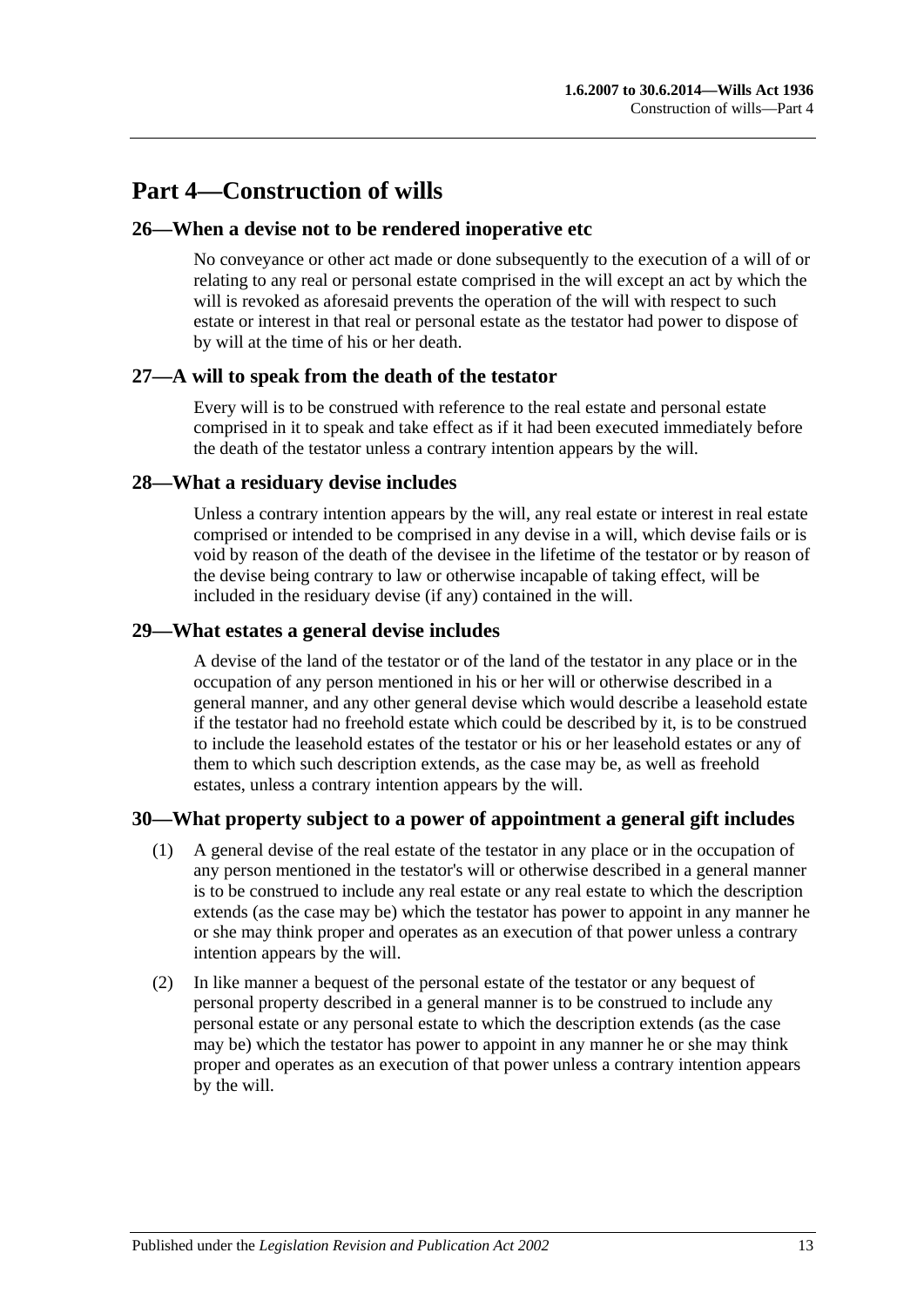#### <span id="page-13-0"></span>**31—How a devise without words of limitation is to be construed**

Where any real estate is devised to any person without any words of limitation, that devise is to be construed to pass the whole estate or interest (whether the fee simple or any other estate or interest), which the testator had power to dispose of by will in that real estate unless a contrary intention appears by the will.

## <span id="page-13-1"></span>**32—How the words "die without issue" or "die without leaving issue" are to be construed**

- <span id="page-13-5"></span>(1) In any devise or bequest of real or personal estate the words "die without issue" or "die without leaving issue" or "have no issue" or any other words which may import either a want or failure of issue of any person in his or her lifetime or at the time of his or her death, or an indefinite failure of his or her issue are to be construed to mean a want or failure of issue in the lifetime or at the time of death of that person and not an indefinite failure of his or her issue unless a contrary intention appears by the will by reason of that person having a prior estate tail or of a preceding gift being without any implication arising from such words a limitation of an estate tail to that person or issue or otherwise.
- (2) This section does not extend to cases where the words mentioned in [subsection](#page-13-5) (1) import if no issue described in a preceding gift is born or if there is no issue who lives to attain the age or otherwise answer the description required for obtaining a vested estate by a preceding gift to such issue.

#### <span id="page-13-2"></span>**33—No devise to trustees or executors etc operates to pass a chattel interest**

Where any real estate is devised to any trustee or executor that devise is to be construed to pass the whole estate or interest (whether the fee simple or any other estate or interest), which the testator had power to dispose of by will in that real estate unless a definite term of years absolute or determinable or an estate of freehold is thereby given to him or her expressly or by implication.

#### <span id="page-13-3"></span>**34—Trustees under an unlimited devise etc to take the fee**

Where any real estate is devised to a trustee without any express limitation of the estate to be taken by the trustee and the beneficial interest in the real estate or in the surplus rents and profits of the real estate is not given to any person for life or that beneficial interest is given to any person for life but the purposes of the trust may continue beyond the life of that person, that devise is to be construed to vest in the trustee the whole legal estate (whether the fee simple or any other estate) which the testator had power to dispose of by will in that real estate and not an estate determinable when the purposes of the trust are satisfied.

#### <span id="page-13-4"></span>**35—Devises of estates tail do not lapse**

Where any person to whom any real estate is devised for an estate tail or an estate in quasi entail, dies in the lifetime of the testator leaving issue who would be heritable under the entail and any such issue are living at the time of the death of the testator, the devise does not lapse but takes effect as if the death of that person had happened immediately after the death of the testator unless a contrary intention appears by the will.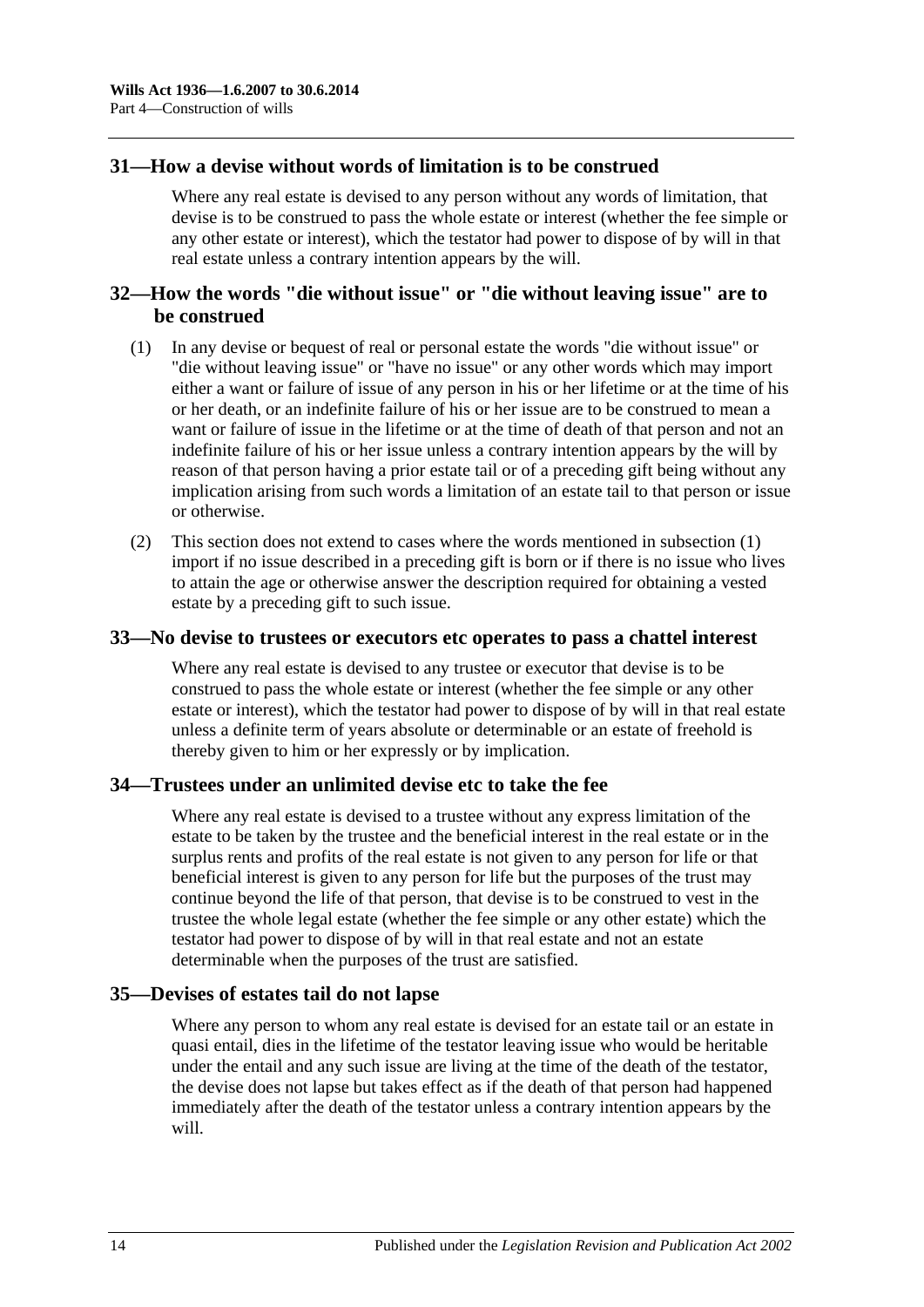# <span id="page-14-0"></span>**36—Gifts to children or other issue who leave issue living at the testator's death do not lapse**

Where any person being a child or other issue of the testator to whom any real or personal estate is devised or bequeathed for any estate or interest not determinable at or before the death of that person dies in the lifetime of the testator leaving issue and any such issue of that person is living at the time of the death of the testator, the devise or bequest does not lapse, but takes effect as if the death of that person had happened immediately after the death of the testator unless a contrary intention appears by the will.

## <span id="page-14-1"></span>**37—Validity of certain wills**

Nothing in [section](#page-7-0) 13, [14](#page-7-1) or [23](#page-9-2) invalidates any will or other testamentary instrument as regards personal estate which would have been valid if those sections had not been passed, except as that will or other testamentary instrument may be revoked or altered by any subsequent will or testamentary instrument made valid by those sections.

# <span id="page-14-2"></span>**38—References to valuations made or accepted for succession duty purposes etc to be construed, where appropriate, as references to valuations made by competent valuers**

Where a will refers expressly or by implication to a valuation made or accepted for the purpose of assessing succession duty or any other form of death duty, that reference is, if the valuation contemplated by the reference is not required under the law of this State or of any other place, to be construed as if it were a reference to a valuation made by a competent valuer.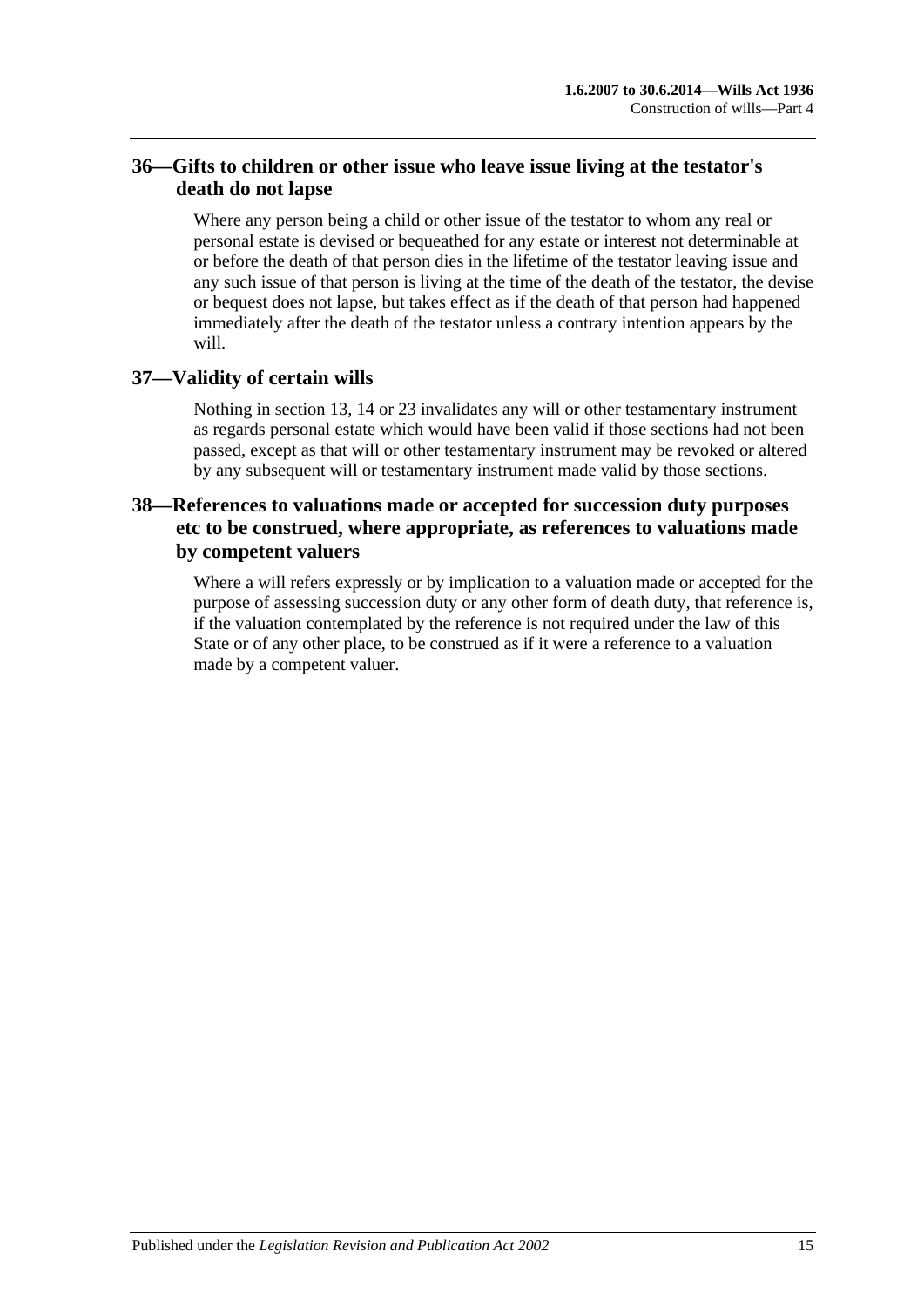# <span id="page-15-0"></span>**Legislative history**

# **Notes**

- Amendments of this version that are uncommenced are not incorporated into the text.
- Please note—References in the legislation to other legislation or instruments or to titles of bodies or offices are not automatically updated as part of the program for the revision and publication of legislation and therefore may be obsolete.
- Earlier versions of this Act (historical versions) are listed at the end of the legislative history.
- For further information relating to the Act and subordinate legislation made under the Act see the Index of South Australian Statutes or www.legislation.sa.gov.au.

# **Legislation repealed by principal Act**

The *Wills Act 1936* repealed the following:

*An Act for adopting a certain Act of Parliament intituled "An Act for the Amendment of the Laws with respect to Wills" in the administration of Justice in South Australia in like manner as other laws in England are applied therein (No. 16 of 1842)*

*An Act for the amendment of the laws with respect to wills (The Imperial Act 7 Will. 4 and 1 Vict., c. 26)*

*Wills Amendment Act 1862*

*An Act to amend the law with respect to wills (No. 620 of 1895)*

*Wills (Naval and Military Services) Amendment Act 1915*

# **Principal Act and amendments**

| Year | N <sub>0</sub> | Title                                             | Assent     | Commencement                               |
|------|----------------|---------------------------------------------------|------------|--------------------------------------------|
| 1936 | 2302           | Wills Act 1936                                    | 5.11.1936  | 1.6.1937 (Gazette 25.3.1937 p644)          |
| 1940 | -11            | Wills Act Amendment Act 1940                      | 26.9.1940  | 26.9.1940                                  |
| 1966 | -27            | Wills Act Amendment Act 1966                      | 17.3.1966  | 17.3.1966                                  |
| 1969 | -13            | Wills Act Amendment Act 1969                      | 27.2.1969  | 27.2.1969                                  |
| 1972 | -10            | Wills Act Amendment Act 1972                      | 23.3.1972  | 31.5.1973 (Gazette 31.5.1973 p2318)        |
| 1975 | 55             | Wills Act Amendment Act 1975                      | 17.4.1975  | 17.4.1975                                  |
| 1975 | 86             | Wills Act Amendment Act<br>$(No. 2)$ 1975         | 20.11.1975 | 29.1.1976 (Gazette 29.1.1976 p357)         |
| 1980 | 34             | Wills Act Amendment Act 1980                      | 17.4.1980  | $1.1.1980$ : s 2                           |
| 1990 | 54             | <i>Statute Law Revision Act</i><br>$(No. 2)$ 1990 | 22.11.1990 | Sch 3-18.2.1991 (Gazette 10.1.1991)<br>p30 |
| 1994 | -9             | Wills (Miscellaneous) Amendment<br>Act 1994       | 21.4.1994  | 1.7.1994 (Gazette 2.6.1994 p1522)          |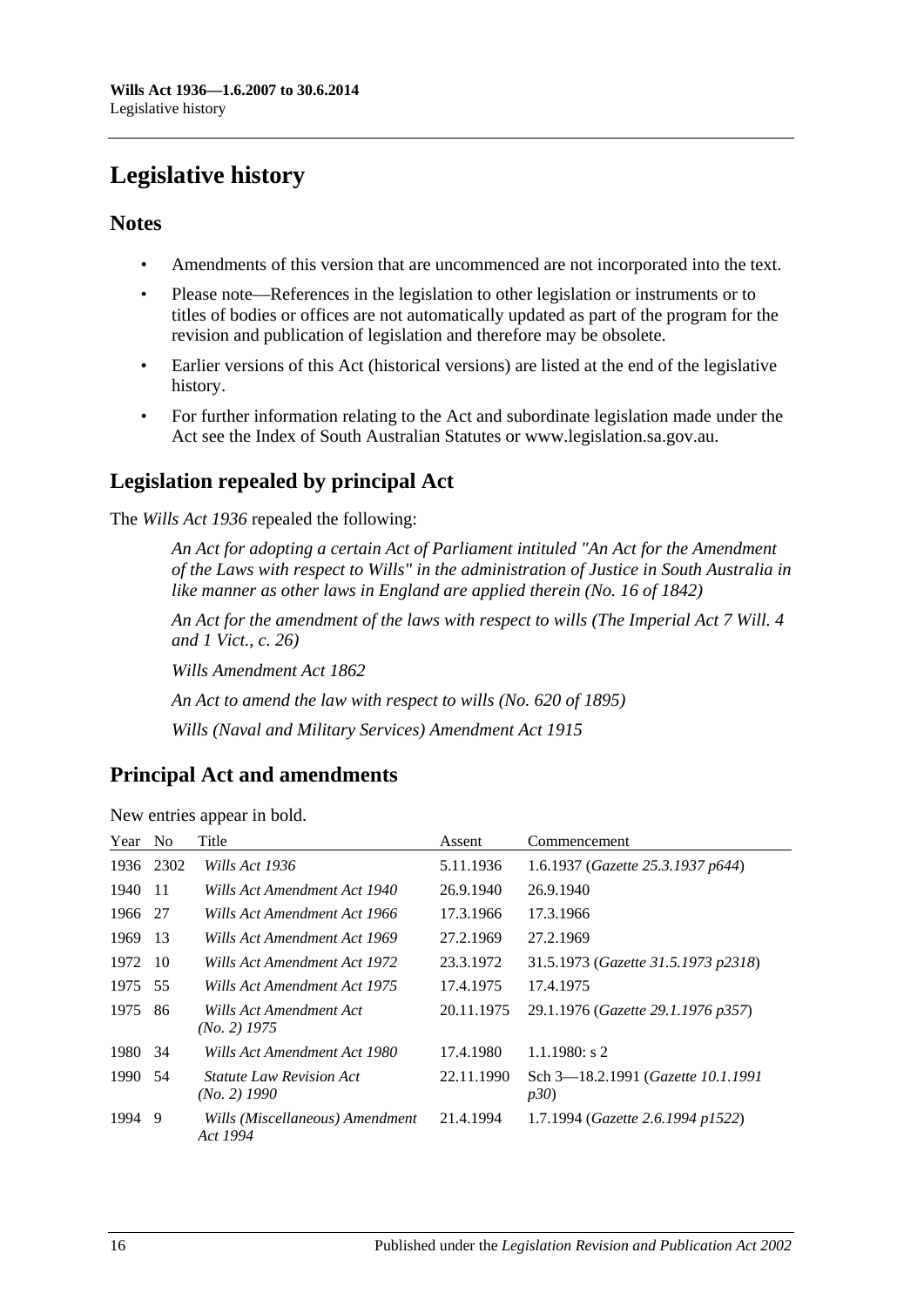| 1996    | 36   | Wills (Wills for Persons Lacking)<br>Testamentary Capacity) Amendment<br>Act 1996  | 2.5.1996   | 10.6.1996 (Gazette 23.5.1996 p2534)                              |
|---------|------|------------------------------------------------------------------------------------|------------|------------------------------------------------------------------|
| 1996    | -39  | Wills (Effect of Termination of<br>Marriage) Amendment Act 1996                    | 6.6.1996   | 5.8.1996 (Gazette 27.6.1996 p3104)                               |
| 1998 59 |      | <b>Statutes Amendment</b><br>(Attorney-General's Portfolio)<br>Act 1998            | 3.9.1998   | Pt 13 (s 22)-13.12.1998 ( <i>Gazette</i><br>3.12.1998 p1676)     |
| 2000    | - 57 | <b>Statutes Amendment and Repeal</b><br>(Attorney-General's Portfolio)<br>Act 2000 | 20.7.2000  | Pt 15 (ss 30 & 31)—14.8.2000 ( <i>Gazette</i><br>10.8.2000 p444) |
| 2003    | 44   | <i>Statute Law Revision Act 2003</i>                                               | 23.10.2003 | Sch 1—24.11.2003 ( <i>Gazette 13.11.2003</i><br>p4048)           |
| 2006    | 17   | <b>Statutes Amendment (New Rules of</b><br>Civil Procedure) Act 2006               | 6.7.2006   | Pt 80 (s 257)-4.9.2006 ( <i>Gazette</i><br>17.8.2006 p2831)      |
| 2006 43 |      | <b>Statutes Amendment (Domestic</b><br>Partners) Act 2006                          | 14.12.2006 | Pt 93 (ss 223-225)-1.6.2007 (Gazette<br>26.4.2007 p1352)         |
| 2012    | 46   | Wills (International Wills)<br>Amendment Act 2012                                  | 22.11.2012 | uncommenced                                                      |
| 2013    | -12  | Advance Care Directives Act 2013                                                   | 18.4.2013  | Sch 1 (cl 31)-1.7.2014 ( <i>Gazette</i><br>$6.2.2014$ $p546$ )   |

# **Provisions amended since 3 February 1976**

• Legislative history prior to 3 February 1976 appears in marginal notes and footnotes included in the consolidation of this Act contained in Volume 11 of The Public General Acts of South Australia 1837-1975 at page 564.

New entries appear in bold.

Entries that relate to provisions that have been deleted appear in italics.

| Provision      | How varied                                                                                | Commencement |
|----------------|-------------------------------------------------------------------------------------------|--------------|
| Long title     | amended by $44/2003$ s 3(1) (Sch 1)                                                       | 24.11.2003   |
| Pt1            |                                                                                           |              |
| s 1            | substituted by $54/1990$ s $3(1)$ (Sch 3)                                                 | 18.2.1991    |
| s <sub>2</sub> | deleted by $54/1990$ s $3(1)$ (Sch 3)                                                     | 18.2.1991    |
| s <sub>3</sub> | amended by $54/1990$ s $3(1)$ (Sch 3)                                                     | 18.2.1991    |
| adult          | inserted by $9/1994$ s $3(a)$                                                             | 1.7.1994     |
| minor          | inserted by $9/1994$ s $3(b)$                                                             | 1.7.1994     |
| Pt 2           |                                                                                           |              |
| Pt 2 Div 1     | heading preceding s 4 deleted and Div 1 heading<br>inserted by $44/2003$ s $3(1)$ (Sch 1) | 24.11.2003   |
| s <sub>4</sub> | amended by 54/1990 s 3(1) (Sch 3)                                                         | 18.2.1991    |
| Pt 2 Div 2     | heading preceding s 5 deleted and Div 2 heading<br>inserted by $44/2003$ s $3(1)$ (Sch 1) | 24.11.2003   |
| s <sub>5</sub> | amended by 54/1990 s 3(1) (Sch 3)                                                         | 18.2.1991    |
|                | substituted by 9/1994 s 4                                                                 | 1.7.1994     |
| s 6            | inserted by 9/1994 s 4                                                                    | 1.7.1994     |
| s 7            | inserted by $36/1996$ s 3                                                                 | 10.6.1996    |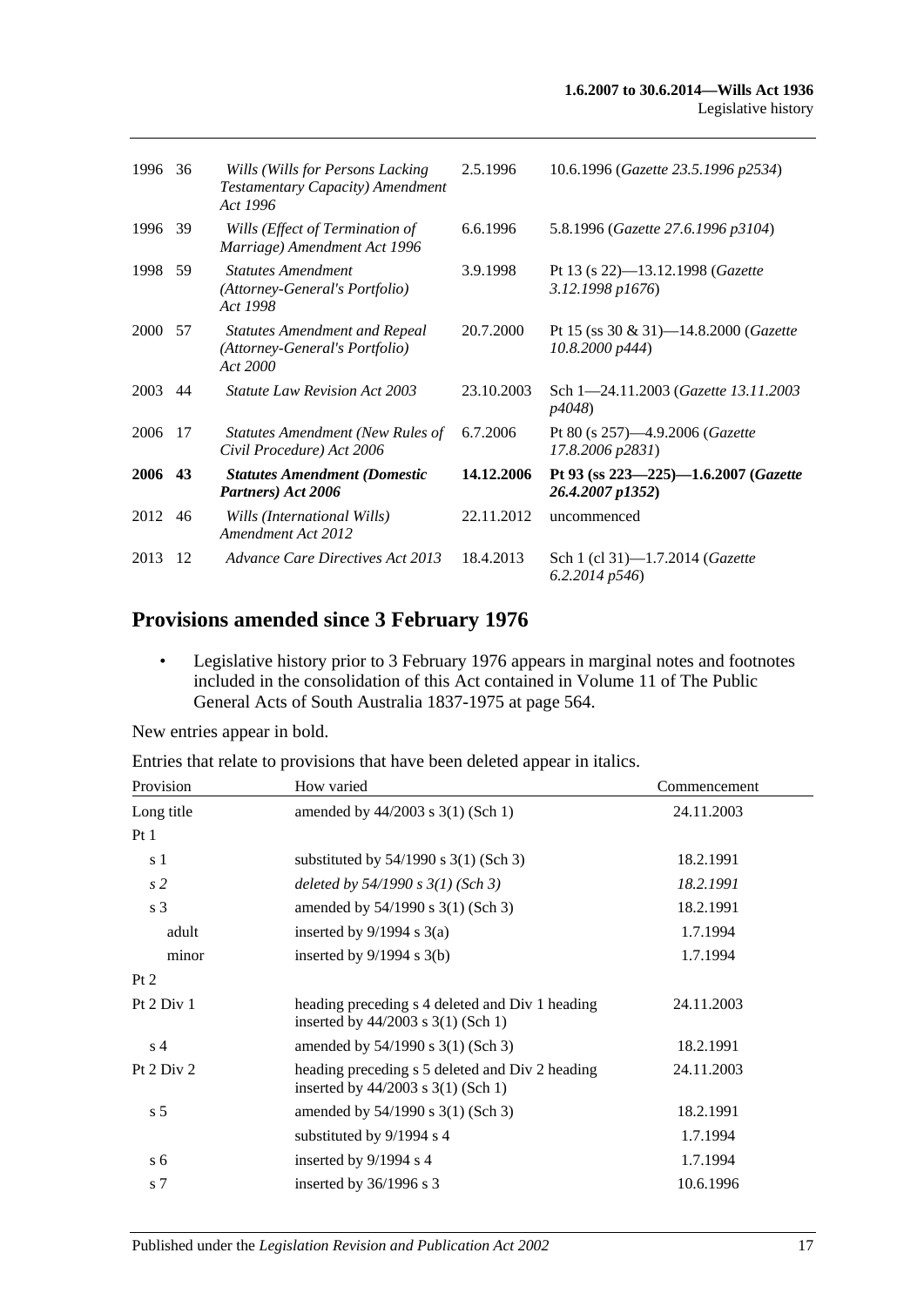#### **Wills Act 1936—1.6.2007 to 30.6.2014** Legislative history

| s(7(1)              | amended by 17/2006 s 257(1)                                                                | 4.9.2006   |
|---------------------|--------------------------------------------------------------------------------------------|------------|
| $s \, 7(7)$         | amended by 17/2006 s 257(2)                                                                | 4.9.2006   |
| Pt 2 Div 3          | heading preceding s 8 deleted and Div 3 heading<br>inserted by 44/2003 s 3(1) (Sch 1)      | 24.11.2003 |
| s 7A                | inserted by 43/2006 s 223                                                                  | 1.6.2007   |
| $\sqrt{s}$ 8        | amended by 54/1990 s 3(1) (Sch 3)                                                          | 18.2.1991  |
|                     | substituted by 9/1994 s 5                                                                  | 1.7.1994   |
| s 9                 | amended by $54/1990 s 3(1)$ (Sch 3)                                                        | 18.2.1991  |
|                     | deleted by $9/1994 s 6$                                                                    | 1.7.1994   |
| s 11                | amended by 54/1990 s 3(1) (Sch 3)                                                          | 18.2.1991  |
| s 12                |                                                                                            |            |
| 12(2)               | amended by 54/1990 s 3(1) (Sch 3)                                                          | 18.2.1991  |
|                     | substituted by 9/1994 s 7                                                                  | 1.7.1994   |
|                     | substituted by 59/1998 s 22                                                                | 13.12.1998 |
|                     | substituted by 57/2000 s 30                                                                | 14.8.2000  |
| s 12(3)             | inserted by 9/1994 s 7                                                                     | 1.7.1994   |
|                     | substituted by 59/1998 s 22                                                                | 13.12.1998 |
|                     | substituted by 57/2000 s 30                                                                | 14.8.2000  |
| s $12(4)$ and $(5)$ | inserted by 9/1994 s 7                                                                     | 1.7.1994   |
| ss 13 and 14        | amended by 54/1990 s 3(1) (Sch 3)                                                          | 18.2.1991  |
| s <sub>15</sub>     | deleted by $54/1990 s 3(1)$ (Sch 3)                                                        | 18.2.1991  |
| s 16                | amended by 54/1990 s 3(1) (Sch 3)                                                          | 18.2.1991  |
| s 17                | s 17(1) amended and redesignated as s 17 by<br>$54/1990$ s 3(1) (Sch 3)                    | 18.2.1991  |
|                     | amended by 43/2006 s 224                                                                   | 1.6.2007   |
| s 18                | amended by 54/1990 s 3(1) (Sch 3)                                                          | 18.2.1991  |
|                     | amended by 43/2006 s 225                                                                   | 1.6.2007   |
| s 19                | amended by 54/1990 s 3(1) (Sch 3)                                                          | 18.2.1991  |
| Pt 2 Div 4          | heading preceding s 20 deleted and Div 4<br>heading inserted by 44/2003 s 3(1) (Sch 1)     | 24.11.2003 |
| s 20                | amended by 54/1990 s 3(1) (Sch 3)                                                          | 18.2.1991  |
| s 20A               | inserted by 39/1996 s 3                                                                    | 5.8.1996   |
| s 21                | amended by 54/1990 s 3(1) (Sch 3)                                                          | 18.2.1991  |
| s 22                | amended by 54/1990 s 3(1) (Sch 3)                                                          | 18.2.1991  |
|                     | amended by 39/1996 s 4                                                                     | 5.8.1996   |
|                     | amended by 57/2000 s 31                                                                    | 14.8.2000  |
| s 23                | amended by 54/1990 s 3(1) (Sch 3)                                                          | 18.2.1991  |
| Pt 2 Div 5          | heading preceding s 24 deleted and Div 5<br>heading inserted by $44/2003$ s $3(1)$ (Sch 1) | 24.11.2003 |
| s 24                | amended by 54/1990 s 3(1) (Sch 3)                                                          | 18.2.1991  |
| Pt 2 Div 6          | heading preceding s 25 deleted and Div 6<br>heading inserted by $44/2003$ s 3(1) (Sch 1)   | 24.11.2003 |
| s 25                | amended by 54/1990 s 3(1) (Sch 3)                                                          | 18.2.1991  |
| Pt 2 Div 7          | heading preceding s 25AA inserted by 9/1994 s 8                                            | 1.7.1994   |